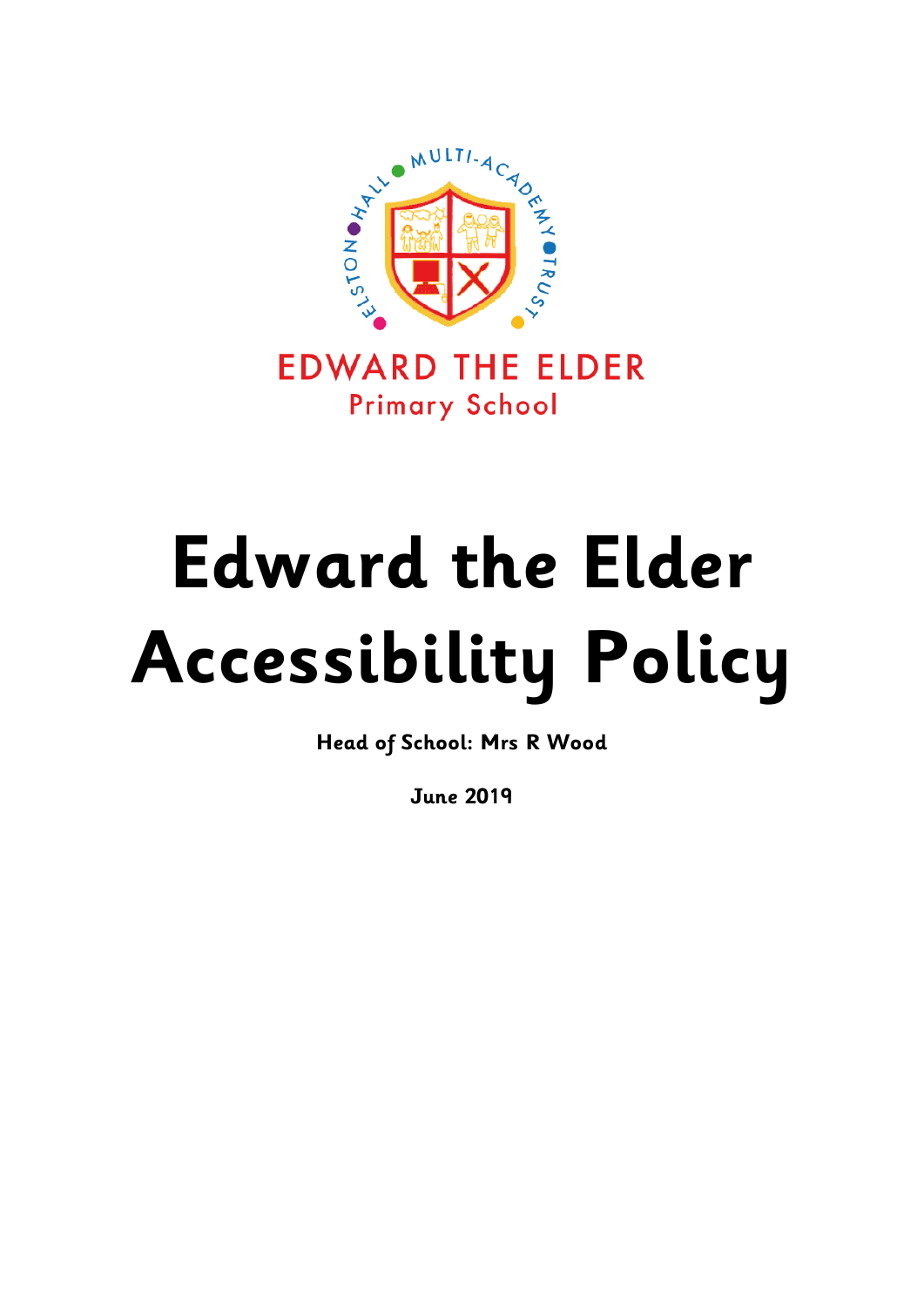Edward the Elder Primary School has adopted this accessibility plan in line with the school's Special Educational Needs (SEN) policy with the aim to ensure that our school is socially and academically inclusive, that all pupils have access to a full curriculum, and that all pupils are appropriately challenged.

Our SEN policy outlines the provision that our school has in place to support pupils with special educational needs and disabilities (SEND), and the school's publication of equality information and objectives explains how we ensure equal opportunities for all our students. Increased access to the curriculum, physical access to the school, and access to information are particular to students with SEND, and this accessibility plan provides an outline of how the school will manage this part of the SEND provision.

Please refer to our SEN policy for an outline of the full provision that our school has in place to support pupils with SEND.

## **Definition of Special Educational Needs:**

In this policy, 'special educational needs' refers to a learning difficulty that requires special educational provision. The SEN Code of Practice (DfES, 2001) says children have a learning difficulty if they:

a) have a significantly greater difficulty in learning than the majority of children of the same age; or

b) have a disability which prevents or hinders them from making use of educational facilities of a kind generally provided for children of the same age in schools within the area of the local authority; and

c) are under compulsory school age and fall within the definition at (a) or (b) above or would do so if special educational provision was not made for them.'

Children must not be regarded as having a learning difficulty solely because the language or form of language of their home is different from the language in which they will be taught.

#### **Definition of special educational provision**

For children aged two years or older, educational provision which is additional to, or otherwise different from, the educational provision made generally for children of their age in schools and settings maintained by the LA, other than special schools, in the area.

#### **1. Access to the curriculum, information and associated services**

Pupils with SEND will be given access to the curriculum supported by the school's specialist SEND provision and in line with the wishes of their parents and the needs of the individual. Every effort will be made to educate pupils with SEND alongside their peers in a mainstream classroom setting. Where this is not possible, the SENCO will consult with the child's parents for other flexible arrangements to be made.

The school curriculum is regularly reviewed by Head of School together with the SENCo, to ensure that it is accessible to pupils of all levels and abilities, and supports the learning and progress of all pupils as individuals. This includes learning outside the classroom.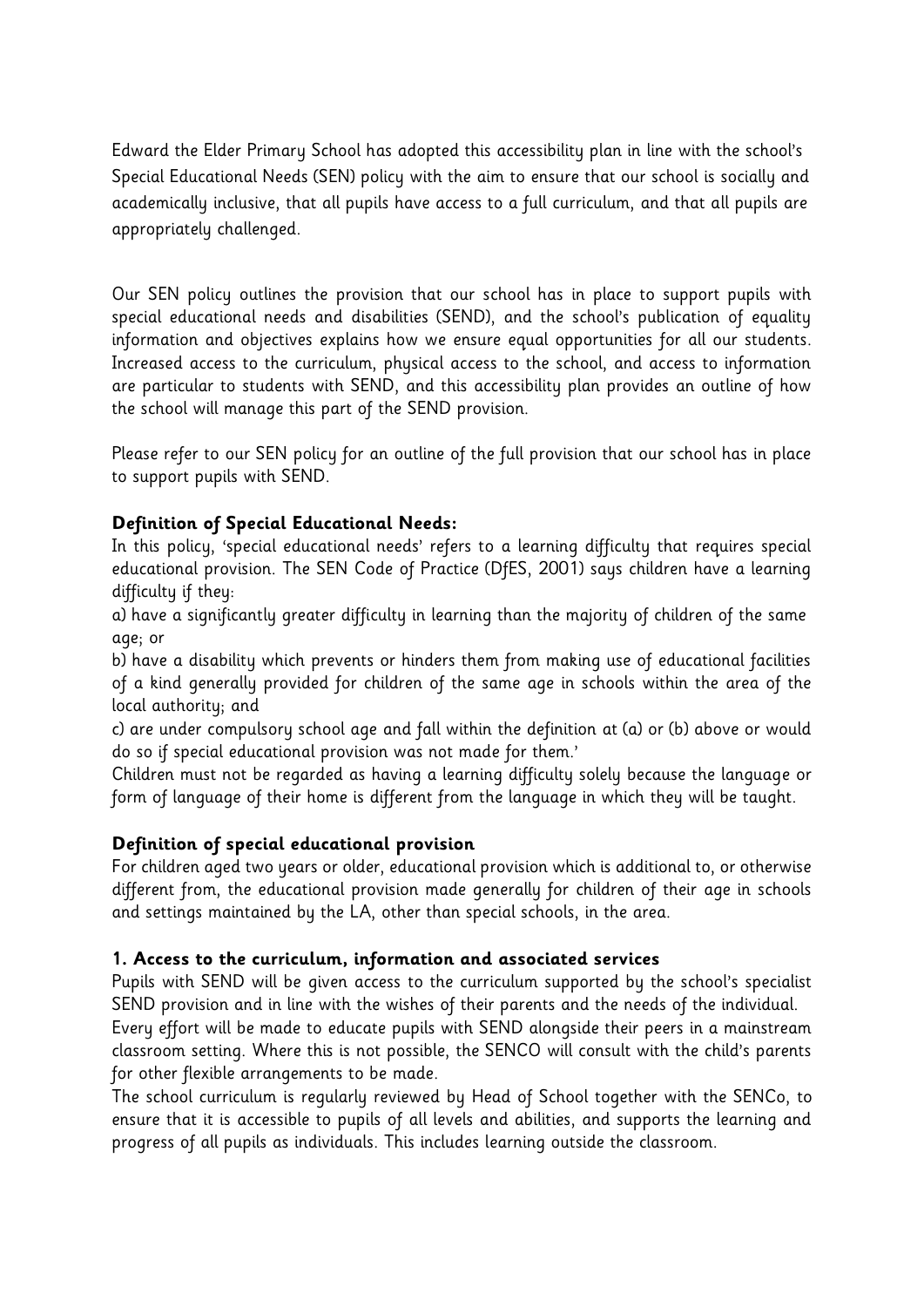It is our aim to ensure that all resources and SEND provisions are being used effectively and efficiently within the school setting in order to support the taught curriculum and enable pupils to reach their full potential. The school does this by:

- keeping staff fully informed of the special educational needs of any pupils in their charge including sharing progress reports, medical reports and teacher feedback
- providing regular training and learning opportunities for staff in all departments on the subject of SEND and SEND teaching; school staff should be up to date with teaching methods that will aid the progress of all pupils including those with SEND
- making use of all class facilities and space
- using in-class provisions and support effectively to ensure that the curriculum is differentiated where necessary
- making sure that individual or group tuition is available where it is felt that pupils would benefit from this provision
- any decision to provide group teaching outside the classroom will involve the SENCO in providing a rationale and focus on flexible teaching. Parents will be made aware of any circumstances in which changes have been made
- setting appropriate individual targets that motivate pupils to do their best, and celebrating achievements at all levels
- listening to pupils' views and taking them into account in all aspects of school life.

# **2. Sensory and physical needs**

The school has some of the following adaptations in place to meet sensory and physical needs and those not yet present are being planned for the future:

- appropriate seating, acoustic conditioning and lighting
- adaptations to the physical environment of the school
- adaptations to school policies and procedures
- access to alternative or augmented forms of communication
- provision of tactile and kinaesthetic materials
- access to low vision aids
- access to specialist aids, equipment or furniture
- regular and frequent access to specialist support.

# **3. Reasonable adjustments**

We will also make reasonable adjustments for individual students who need extra provision than that which is already in place to make sure that all students are involved in every aspect of school life, and that all barriers to learning are removed.

These may fall under the following headings:

# **The building and grounds:**

- audio-visual fire alarms
- assistance with guiding.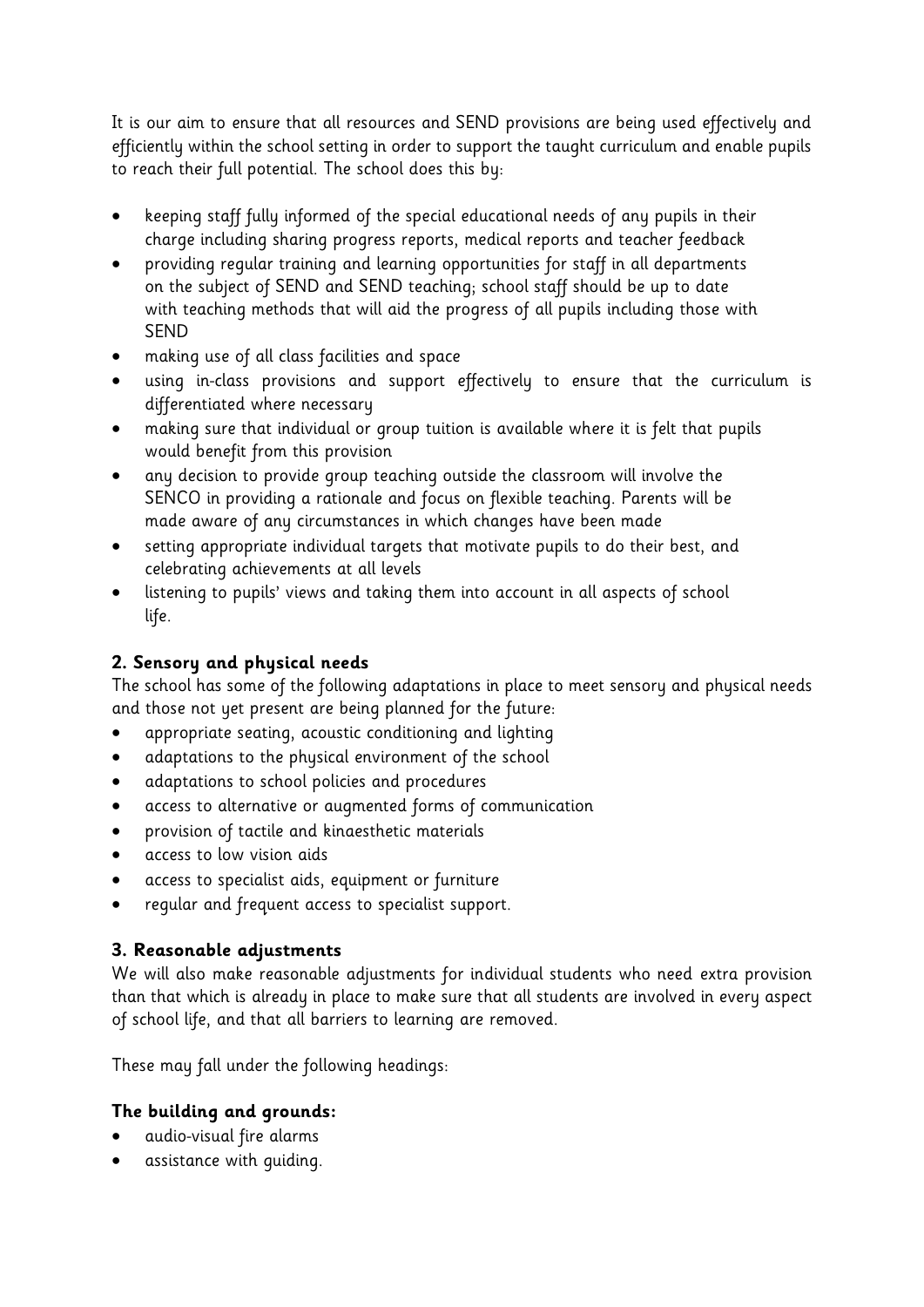# **Teaching and learning:**

- a piece of equipment
- extra staff assistance
- an electronic or manual note-taking service
- readers for pupils with visual impairments.

## **Methods of communication:**

- a piece of equipment
- the provision of a sign language interpreter, lip-speaker or deaf-blind communicator
- induction loop or infrared broadcast system
- videophones
- readers for pupils with visual impairments.

## **Current school situation regarding accessibility**

- Edward the Elder Primary School is within easy reach of the main road networks.
- There is a public bus stop nearby and shops within easy walking distance. The school and grounds are well maintained. There is plenty of playground space and children are given their own designated play areas. As well as separate playgrounds, the pupils can also play on the large school field when weather permits. The school was built in 2015, and is on one level. Safeguarding is excellent.
- The school is approached from the front, off Moat House Lane East. There is a car park with two disabled parking spaces. Access to the entrance is then via a level path, suitable for a wheelchair user. Pupils are encouraged to walk/cycle to school where possible.
- The pedestrian entrance at the front of the school from the car park/road. It also has completely level access and is suitable for a wheelchair user and a sight impaired person.
- The routes to all the entrances are wide enough and are well maintained.
- The routes to the school building are free from hazards and easily accessible and are also well lit. The routes are free from shadows and would not cause a problem for the partially sighted.
- External street lighting is provided throughout and is available on approach to the site. Adequate lighting is essential for all visitors and staff not just the disabled.
- Surfaces are mainly smooth, slip-resistant, firm, level, well-drained and free from loose stones. They are wide enough and free from all hazards.
- The main entrance is easy to locate. It is clearly distinguishable from the building front. There is a sign indicating that this is the entrance and reception. It is well lit and free from shadows. This entrance is suitable for wheelchair access. The doors are mainly constructed of glass and people either side of the door, seated or standing, can see each other and be seen. There is space alongside the leading edge of the door for a wheelchair user. The threshold weather mat is of firm texture, flush with the floor, and does not pose a hazard. This entrance is also a fire-exit door. The doors are automatic.
- There is a covered area provided at the entrance to provide weather protection to people who may have to pause before entering the school.
- The main school entrance leads into a reception area and signing in for visitors. There are a further set of locked doors which then lead into the school and there is a further seating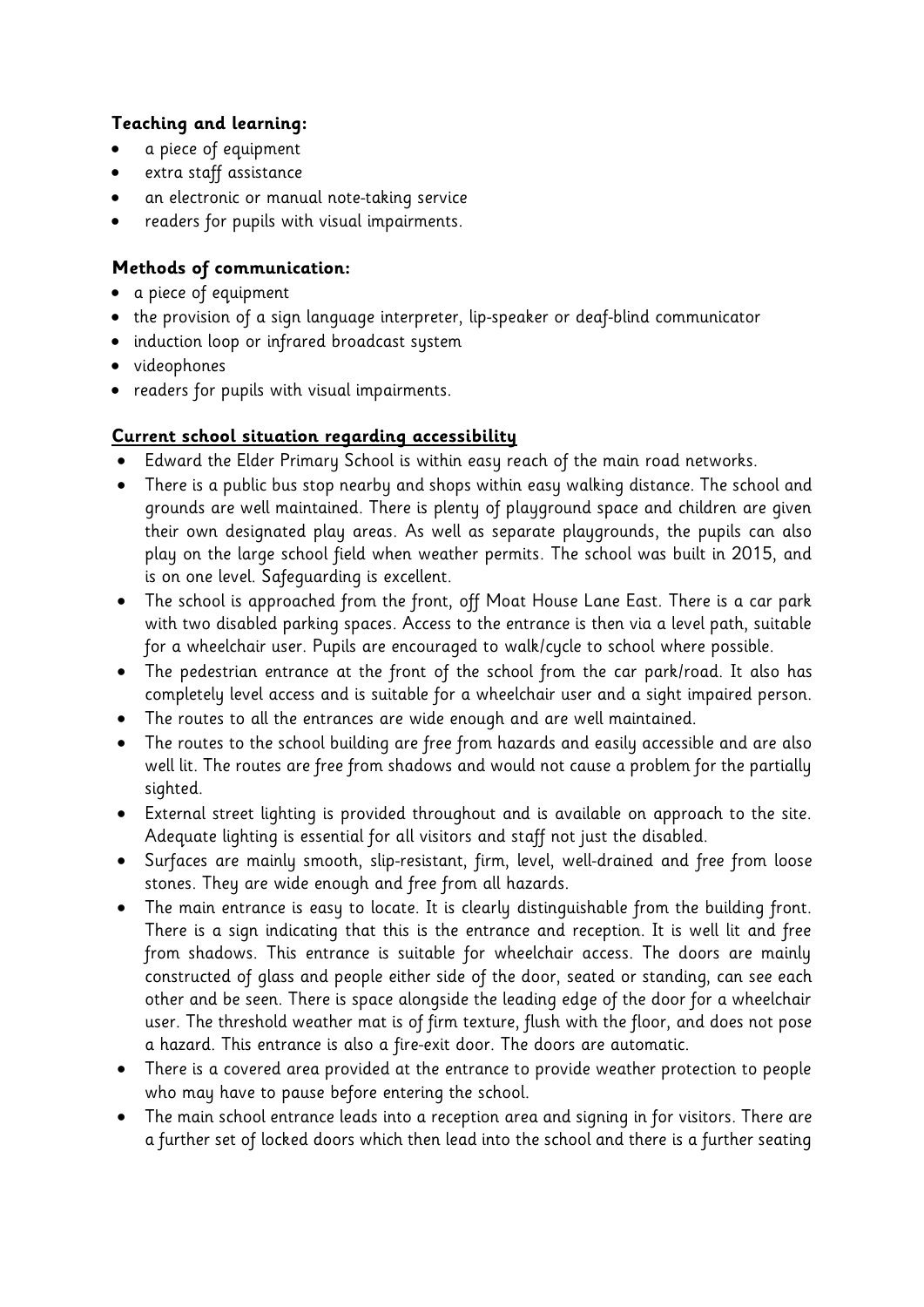area. All visitors are asked to sign in before entering the school. There is an electronic signing in system in place.

- The school is fully accessible for all the pupils, staff and visitors. The main building is on a level site and can be accessed from several entrance points. The building is laid out in order that central areas can be accessed by all. Some of the entrances would not be suitable for wheelchair access but there is always an alternative entrance to use.
- In the reception area, there is seating and ample room for a person in a wheelchair to sit alongside a companion.
- There is a clear view into the reception area from outside and signs are designated and positioned to inform the visually impaired and wheelchair users with reduced eye level. The transitional lighting ensures that people can adjust to different lighting levels and the floor surface is slip resistant, firm for wheelchair manoeuvre, and there is no echo.
- The reception desk is easily identified once you have entered the reception area. There are no obstacles and the reception desk area is suitable for approach and use from both a standing and sitting position. The reception area is manned during school hours and help is available. Signs are designated and located for visually impaired and wheelchair using visitors with reduced eye level. The background noise does not stop two people talking and hearing each other comfortably when standing 2m apart.
- Visitors can fill out forms with ease. The reception desk is set at a height of 820mm and sliding glass doors are present.
- At the entrance, the floor and wall finishes contrast in colour to assist disabled visitors to distinguish between surfaces and objects placed on them such as switches. The floor surface is firm for wheelchair manoeuvre.
- The corridors and hallways in the school buildings are wide enough for a wheelchair user to manoeuvre and for other people to pass. All the corridors are kept clear and there are no obstructions or hazards which would be obstacles to wheelchair users and people with impaired vision.
- Both the natural and artificial light avoids reflection, glare, shadows and silhouette.
- The lighting in the corridors is good and there is contrast between the walls and the floors. The combination of colour, tonal and visual contrasts between surfaces and objects placed on them such as switches and litter bins is good and ceilings are finished in light colours. Signage is generally good to aid orientation with each area being very clearly signed. All the floor surfaces are suitable and easy for a wheelchair to manoeuvre.
- The means of escape are clearly visible from both a standing and seated position.
- The Fire Assembly Point is clearly marked out on the school field.
- The school is laid out along one corridor. The accommodation is on one floor so all areas are fully accessible. Finishes and floor finishes contrast to avoid visual confusion. Classrooms are mostly carpeted to reduce echo levels and blinds are present to avoid bright sunlight. Classrooms are equipped with Smart boards to aid interaction and to improve the teaching experience for the hearing impaired.
- All classrooms have good lighting. The colour schemes are good and contrast with the floors. The school has tried to keep a similar colour scheme throughout and it works well.
- Classroom doors are wide enough and all desks and chairs are moveable allowing a wheelchair user to be fully inclusive.
- There is a fully equipped and fully accessible library area in the school.
- The ICT area is reasonably modern, well equipped and fully accessible.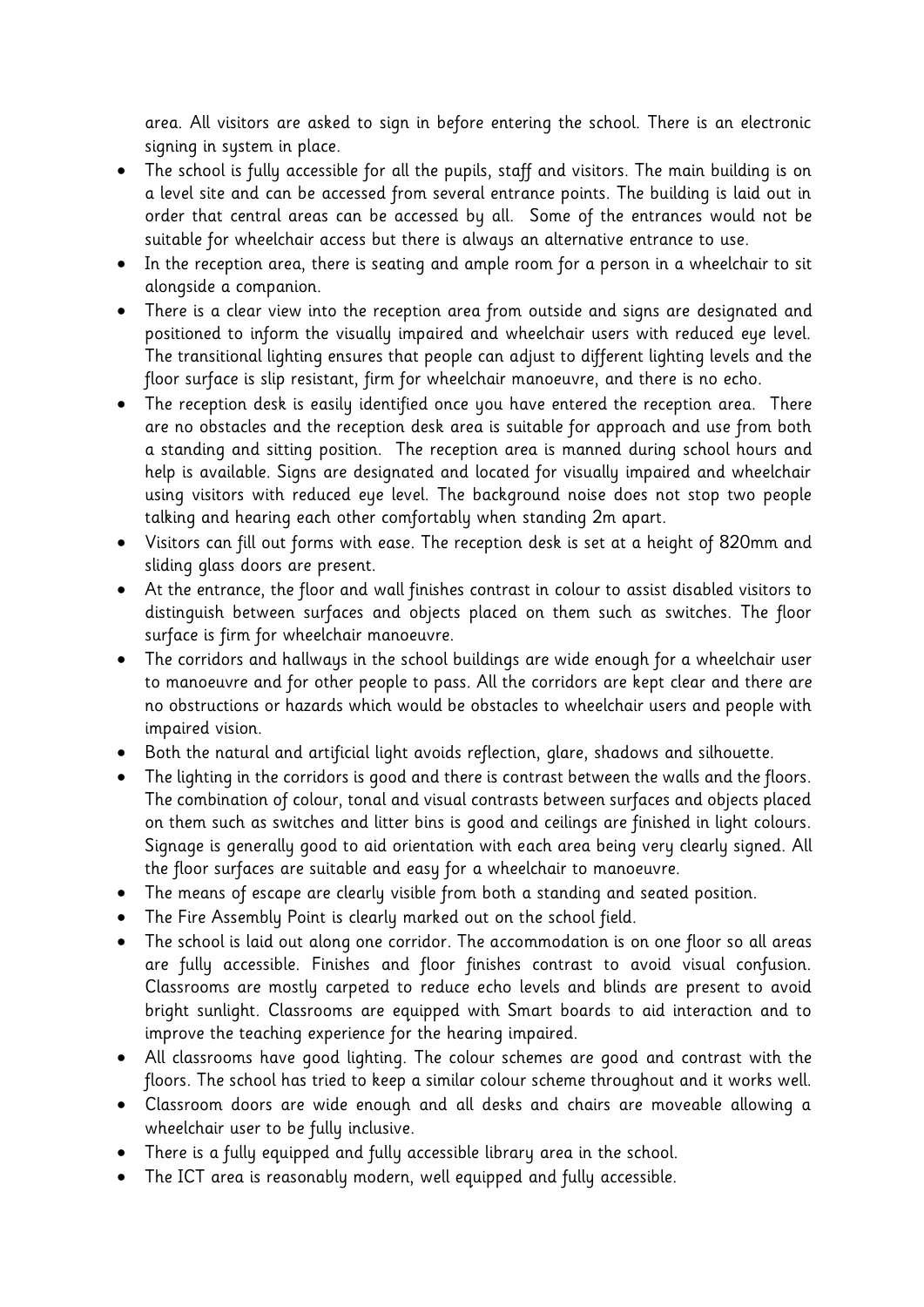- The school has 1 halls which is fully accessible and is used for assemblies, P.E. and lunches.
- The nursery area is well laid out and has its own toilets, outdoor area and entrance.
- The school has an excellent breakfast/after school facility and this has been well equipped. The space is also utilised during the day for small teaching groups.
- The interior and exterior parts of the building are very well maintained.
- Door controls are at a suitable height. All the door closers are BS compliant. Each classroom door is uniformly signed.
- All the toilets entrances have easy access. All have slip resistant floors throughout. The fittings are all easily distinguishable from their background and are suitable for children with hand mobility problems.
- The school has 2 toilet for adult use, including 1 for disabled access. The compartment of the main disabled toilet is large enough to allow manoeuvring of a wheelchair and the floor is slip resistant and safe when wet and dry. The door fittings and locks are easily reached and easy to operate. The doors open fully and outwards. The door fittings comply. The toilet seat height was measured and found to be within the required heights. The hand washing and drying facilities should all be within easy reach of someone seated on the WCs. A person should be able to wash their hands before transferring back on the wheelchair from the WC. The basin fittings should all be suitable for people who cannot grip.
- Dining facilities at the school are accessible and there is a designated dining hall. Lunches are cooked on site in a fully equipped kitchen.
- The staffroom is spacious and accessible. There is a range of seating available.
- There are audible alarms provided within the school.
- Ground floor exit routes are as accessible as entrance routes and were all checked.
- People with disabilities can evacuate the building, and reach places of safety or refuge.
- Alarm systems are regularly checked by a qualified engineer.
- Fire doors regularly are checked by a qualified engineer.
- All fire doors are regularly maintained and the escape routes are clearly signed.
- Staff members are trained in helping mobility impaired people evacuate.
- The places of refuge are large enough for the projected number of people likely to need them.
- A fire risk assessment was carried out in November 2018.
- The external routes (including steps and ramps) are kept clear, unobstructed and free from surface water, ice and snow.
- There is one accessible car park space to police.
- Windows, blinds and lamps are clean and in working order.

## **Maintenance and renewal:**

To ensure that these developments do not fall into disrepair all improvements made under this Accessibility Plan will be built into the regular checks of the Site Supervisor.

## **Individual needs:**

Priorities set out in this plan may change to accommodate the changing needs of individuals, as advised by the SENCO and LT.